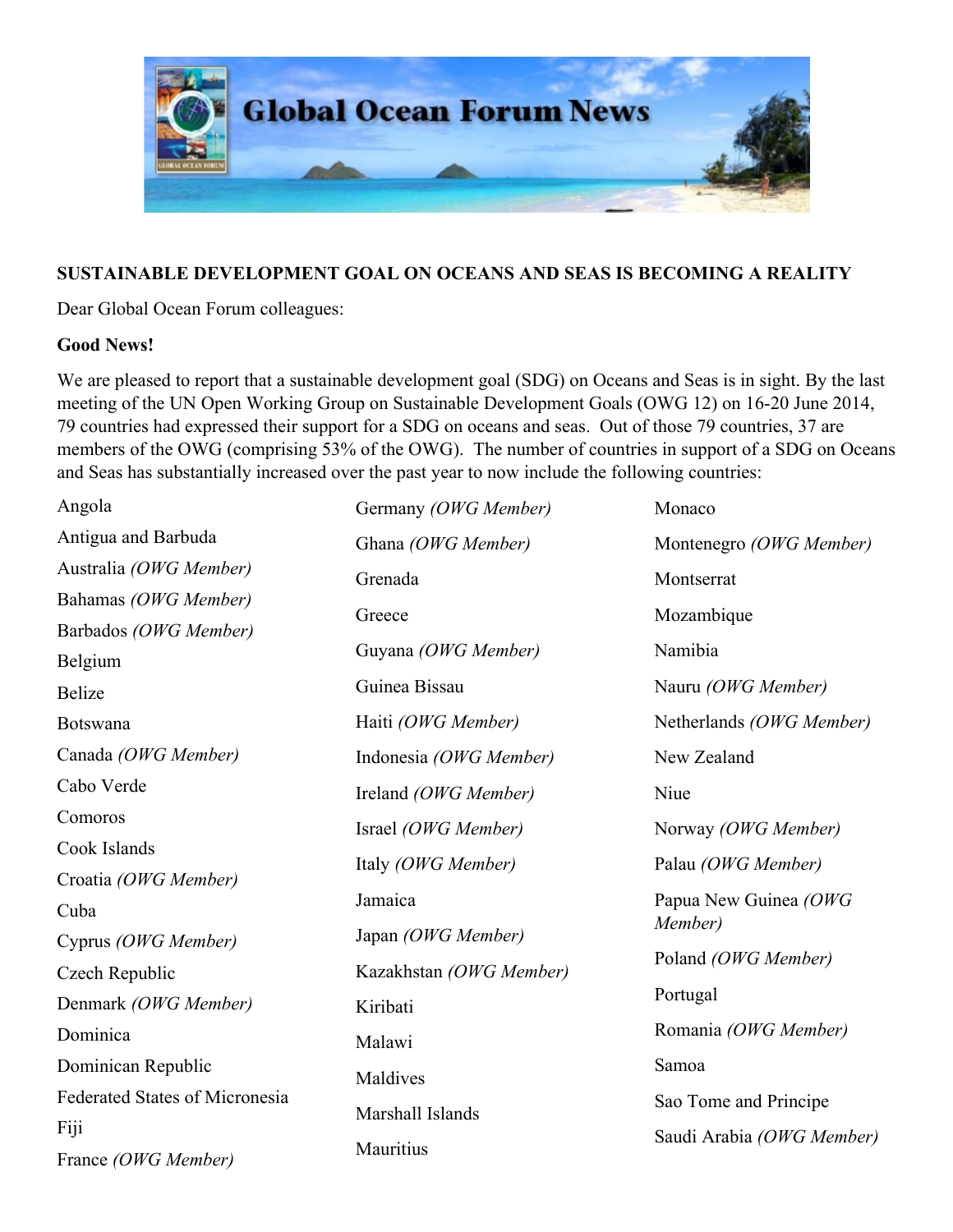| Seychelles                     | Suriname                       | Tuvalu                                   |
|--------------------------------|--------------------------------|------------------------------------------|
| Singapore (OWG Member)         | Swaziland                      | United Arab Emirates (OWG<br>Member)     |
| Slovenia (OWG Member)          | Switzerland (OWG Member)       |                                          |
| Solomon Islands                | <b>Timor</b> Leste             | United States of America (OWG<br>Member) |
| Spain (OWG Member)             | Tonga                          | Vanuatu                                  |
| St. Kitts and Nevis            | Trinidad and Tobago (OWG       | Zambia (OWG Member)                      |
| St. Lucia                      | Member)<br>Turkey (OWG Member) | Zimbabwe (OWG Member)                    |
| St. Vincent and the Grenadines |                                |                                          |

The inclusion of oceans and seas in the post-2015 development agenda has greatly evolved over the last several years. From only briefly mentioned at the beginning of the Rio+20 process, oceans and seas are now being addressed in a stand-alone SDG on Oceans and Seas and are thus likely to feature prominently in the post-2015 development agenda (see Background and Evolution of the Oceans and Seas SDG section below).

### **Action items**

The UN Open Working Group on Sustainable Development Goals will be meeting, for its last session, next week on 14-18 July 2014, to deliberate on the final set of Sustainable Development Goals, and associated targets and means of implementation. For your information, the SDG document that will be considered may be found here. A GOF paper documenting member state perspectives in the OWG negotiations to date may be found here. The outcome of the work of the OWG will then be addressed by the 69<sup>th</sup> UN General Assembly in September 2014.

We kindly invite you to: 1) express appreciation to all the Member States that are supporting the SDG on oceans and seas, and 2) to encourage all other Member States to support the SDG on oceans and seas. Oceans and seas represent a universal agenda, and are essential to global and national sustainable development. The oceans are the most prominent feature on the planet, covering nearly 3/4 of the Earth, and play a critical role in major global processes. Regulating the water, nitrogen, and carbon cycles, the oceans provide ecosystem services that support life on Earth. People around the world depend on the oceans and seas as a means for livelihoods, food security, global trade and telecommunications, energy production, and recreation and spiritual renewal. Caring about the well-being of the oceans and of coastal and island communities and exercising ocean stewardship is thus a global imperative.

The Global Ocean Forum will be holding a "Friends of the Sustainable Development Goal on Oceans and Seas" meeting on Tuesday, July 15, at 6:15 PM in Room S-1523FC, UN Secretariat Building in New York, an informal meeting among Member States and members of civil society to discuss final input and revisions to the stand-alone goal on Oceans and Seas and accompanying targets (listed below). All are welcome. If you are unable to come, we invite you to send us your input and suggested revisions by Monday, July 14 (to Alexis Martin, atmartin@udel.edu).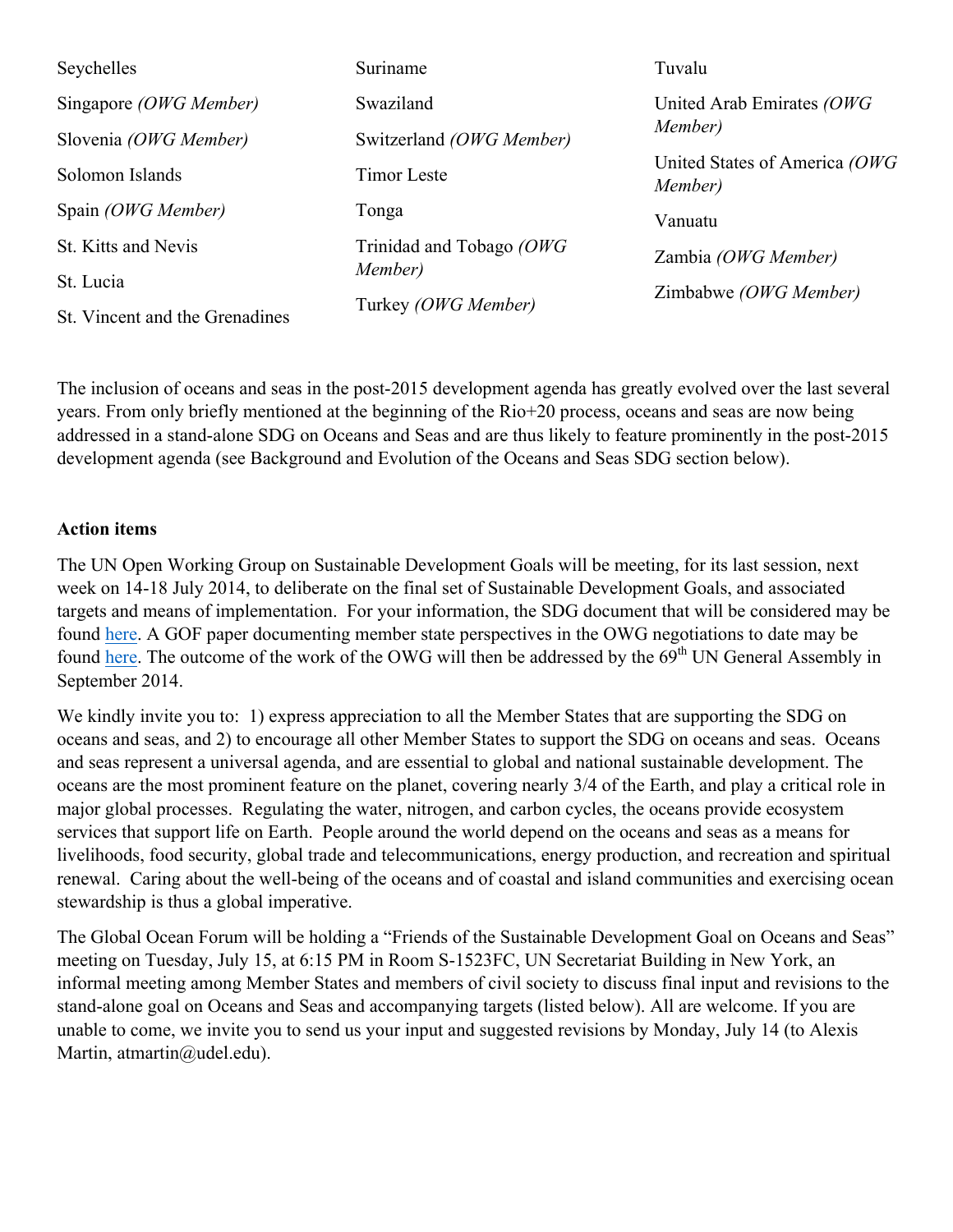## **Proposed Goal 14. Conserve and promote sustainable use oceans, seas and marine resources** (Zero Draft rev. 1 "Introduction and Proposed Goals and Targets on Sustainable Development for the Post 2015 Development Agenda")

14.1 by 2030, prevent and control, and reduce by x% globally, marine pollution of all kinds, particularly from land-based activities

14.2 by 2020, sustainably manage, restore and protect marine ecosystems from destruction, including by strengthening their resilience, and address ocean acidification and its impacts

14.3 by 2020, effectively regulate harvesting, end overfishing, illegal, unreported and unregulated (IUU) fishing and destructive fishing practices, to restore by 2030 fish stocks at least to levels that can produce maximum sustainable yield

14.4 by 2020, conserve at least 10% of coastal and marine areas, including through establishing effectively managed marine protected areas and other effective area-based conservation measures, consistent with international law and based on best available scientific information

14.5 by 2020, eliminate fisheries subsidies which contribute to overcapacity and overfishing, and refrain from introducing new such subsidies, taking into account the importance of this sector to developing countries, notably least developed countries and SIDS

# **Means of Implementation**

14.a increase scientific knowledge, and transfer of marine technology, and develop research infrastructure and capacities to enhance the contribution of marine biodiversity to the development of developing countries, in particular SIDS

14.b by 2030 increase the economic benefits to SIDS and LDCs from the sustainable use of marine resources, including through sustainable management of fisheries, aquaculture, tourism and provide equitable access of small-scale artisanal fishers to marine resources and markets

14.c enforce international law on territorial waters to stop illegal fishing and exploitation of marine resources in territorial waters, particularly of developing countries

# **Background and Evolution of the SDG Goal on Oceans and Seas**

As we have reported in earlier issues of Global Ocean Forum News, at the beginning of the Rio+20 process, there was little mention of oceans; but by November 2011, 67% of nations and 100% of all political groupings referred to oceans in submissions to the Rio+20 "zero draft." In the Rio+20 outcome document, *The Future We Want*, oceans are treated in 20 paragraphs, receiving central attention by countries. A major accomplishment of the Rio+20 process was that oceans and their role in planetary survival and human well-being are now firmly established on the global agenda. The Global Ocean Forum (GOF) was very involved in working with Member States and civil society organizations to help catalyze the oceans agenda in the Rio+20 process throughout the preparations and conduct of Rio+20. Inter alia, the GOF developed analyses on the progress made on global ocean commitments emanating from the 1992 UNCED and 2002 WSSD, held policy dialogues with Member States to discuss new global commitments on oceans, including meetings and blogs of the Friends of the Oceans at Rio+20 (for GOF activities, please click here), and organized the Oceans Day at Rio+20 to discuss challenges in the implementation of Rio+20 outcomes.

However, after the Rio+20 summit, a complex set of processes of Rio+20 implementation unfolded. Many of the key Rio+20 outcomes were turned over to the UNGA to determine further needs or take further action, in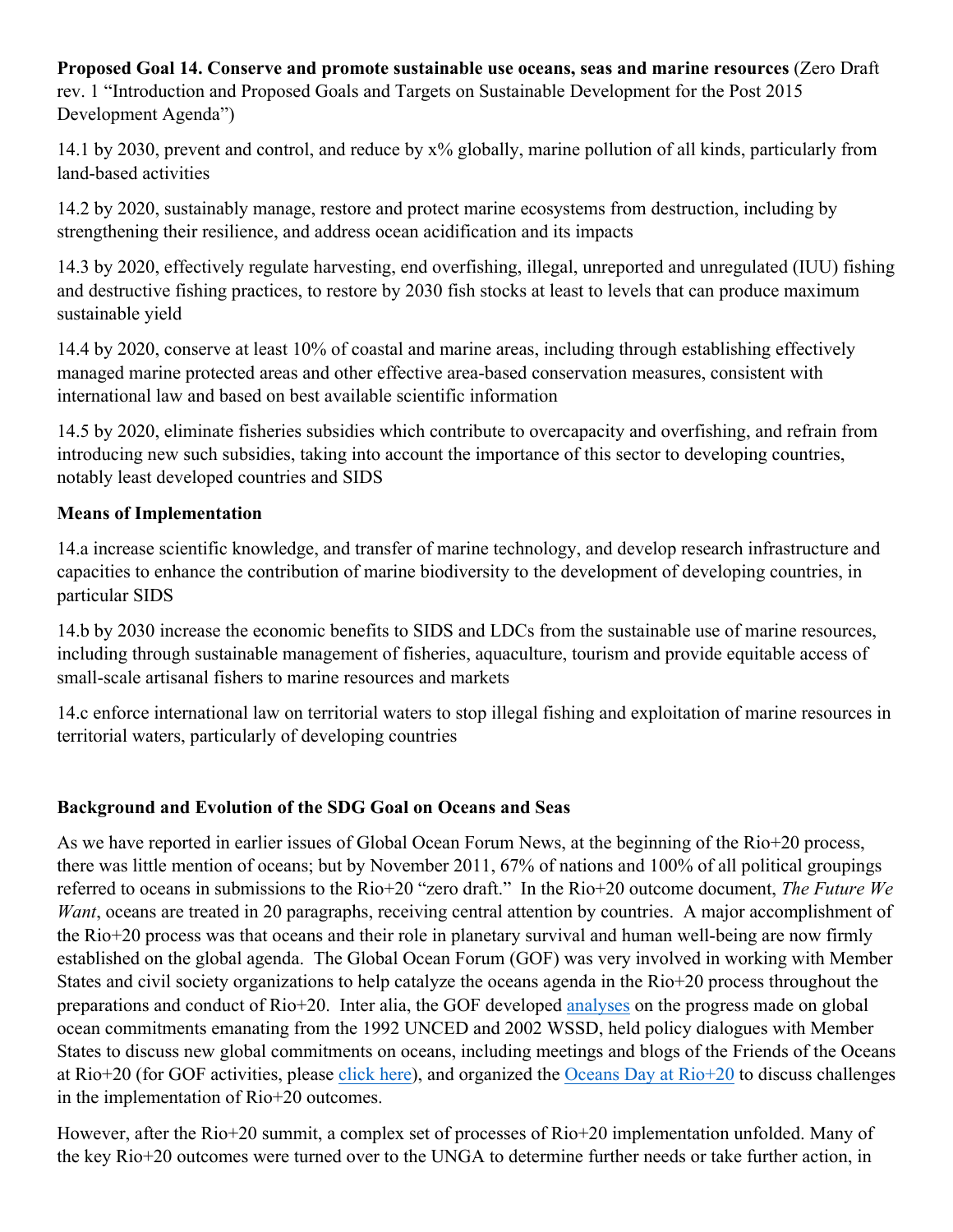several parallel negotiation processes. The Rio+20 Conference mandated the establishment of a UN Open Working Group on Sustainable Development Goals (OWG), tasked with developing a set of sustainable development goals (SDGs) for the 69<sup>th</sup> Session of the UNGA in September 2014. The program of work was focused on discussions of various issues related to SDGs, including conceptualization, what specific issue areas should be included, specific targets for each goal, and means of implementation.

Initially, stakeholders were pessimistic about an SDG on Oceans and Seas. In the several brainstorming meetings and UN side events between late 2012 and early 2013, there were very few that argued that an SDG on Oceans and Seas was essential to ensure the ocean's role in planetary survival, and for national and global economic and social well-being. GOF held a brainstorming session in November 2012 to discuss how to act upon the opportunities to promote the new oceans agenda in the post-Rio+20 process and advocated for an oceans SDG (for more, please see the GOF April 2013 Newsletter).

The tide of opinion started to turn during the summer of 2013, with specific proposals on an SDG on Oceans and Seas being distributed and meetings held to discuss the importance of oceans in sustainable development. In particular, the Mission of Palau to the United Nations organized a key meeting that brought together Member States from all regions of the world, with the leadership of the Pacific Island Developing States (PSIDS) and Timor Leste, on how to best incorporate oceans into the ongoing negotiations on SDGs. During the meeting, Ambassador Stuart Beck of Palau discussed the proposal for a SDG on Oceans and Seas developed by the Government of Palau, focusing on ensuring the health of the marine environment and sustainable fisheries. Ambassador Gary Quinlan, Permanent Representative of Australia to the UN, thanked Palau for its leadership. As co-chair of the States' Friends of the Ocean at the Rio+20 Conference (a political coalition mobilized to support oceans in the Rio+20 Conference), Australia was in a key position to mobilize support for oceans in the SDG process. Ambassador Robert Aisi (Papua New Guinea), speaking on behalf of PSIDS, emphasized the need to building coalitions both within and outside the UN to foster support for oceans in the SDG process, and that advocacy for an Oceans SDG should target Member States, as they are the key actors in achieving the goal. Ambassador Isabelle Picco (Monaco) stressed that an oceans SDG must centrally incorporate social and economic dimensions and have people at its core. Many other governments, including high-level representatives from Colombia, Costa Rica, New Zealand, Singapore, Dominican Republic, and Samoa expressed strong support for the building of a coalition for oceans in the SDG process. At the end of the meeting, Biliana Cicin-Sain, GOF, expressed deep appreciation for the catalytic meeting, marking the beginning of a broad alliance of nations from all regions of the world to actively pursue an SDG on oceans.

Building on the momentum of increasing support for an oceans SDG, GOF co-organized two UN side events in June and August 2013 to discuss various proposals for integrating oceans in the SDGs and for exploring opportunities to ensure that oceans would be adequately addressed in the SDGs (for more information on the meetings held by Palau and PSIDS and by GOF, please see the GOF July 2013 and December 2013 Newsletters).

A defining moment for a SDG on Oceans and Seas came at the  $8<sup>th</sup>$  meeting of the OWG in February 2014, where oceans issues were centrally addressed. Previously, the perception of many of the OWG members seemed to be that oceans were mainly an environmental issue, and did not have strong social and economic dimensions. Therefore, many of the interventions made during the meeting, including a presentation made by President Tommy Remengesau, Jr. of Palau, were geared towards demonstrating the importance of oceans for all three pillars of sustainable development. During the meeting, GOF presented a proposal for a SDG on Oceans and Seas that provided the justification of the centrality of oceans and seas to sustainable development, as well as providing a preliminary list of potential targets.

The leadership of the PSIDS and Timor-Leste countries, led by Papua New Guinea, was pivotal during this time. The PSIDS and Timor Leste, Intergovernmental Oceanographic Commission of UNESCO, and Global